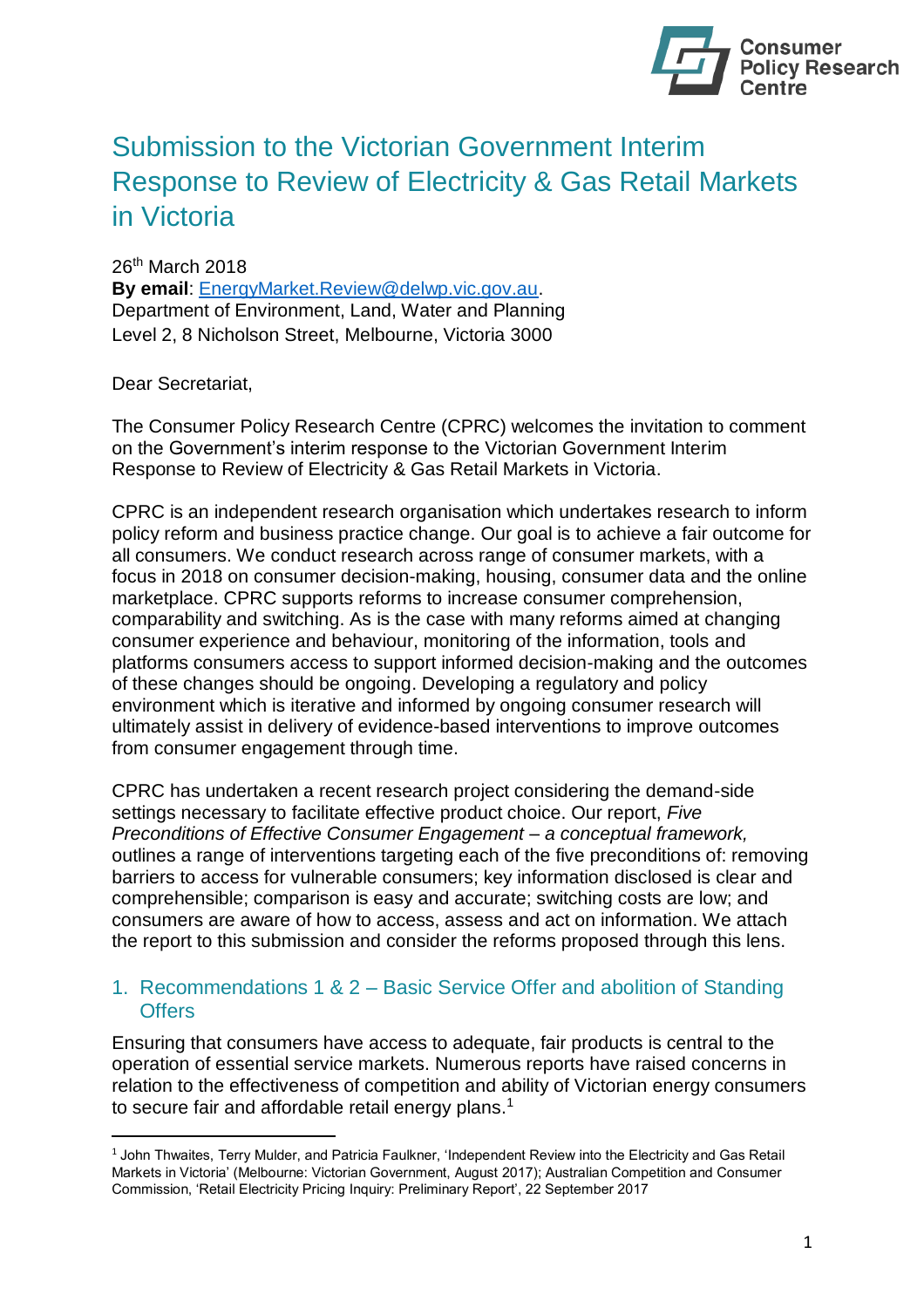

The recommendations outlined in the Victorian Government's interim response include a mix of price and consumer engagement remedies. The most significant reforms in relation to price are the establishment of a Basic Service Offer and the abolition of Standing Offers.

In relation to price interventions, CPRC recommends that the Victorian Government closely consider what outcomes are intended to be achieve through a price intervention mechanism. The development of a Basic Service Offer could be defined in many different ways, some options are further explored in this section.

CPRC is also concerned about the lack of available information as to the current demographic distribution of retail products across the customer base. Without more accurate, detailed information as to which groups of customers are accessing discounted offers - or offers above the market average- it is very difficult to determine the potential redistributive impacts of any price intervention tool. CPRC recommends that the Victorian Government and the Essential Services Commission further develop the evidence-base in relation to these current and intended distributional impacts of reform either before or through the development of a Basic Service Offer.

# 1.1 Examples of price intervention, regulation and monitoring tools used internationally

Jurisdictions around the world have - once concerned that essential service markets are not operating effectively for consumers, particularly vulnerable consumers responded in a variety of ways. A summary of such interventions and outcomes can be found below.

• **Limiting the number and type of energy offers** 

A concern often raised in relation to the operation of retail energy markets is the number and complexity of different products available in the marketplace. Ofgem's 2012 Retail Market Review led to limitations on the number and type of tariffs offers retail energy providers could offer. The reforms included: $2$ 

- a maximum limit on the number of core tariffs (four) that could be offered by retailers at any point in time;
- simplifying tariff structures to ensure that all tariffs have a simple standing charge (which could be zero) and unit rate structure (no multi-tier tariffs);
- simplified how discounts were offered and presented;
- migrated consumers from closed offers to open offers where this provided a benefit; and,
- facilitating collective switching schemes.

 $\overline{a}$ 

However, evidence suggests that consumer engagement did not improve consumer switching rates fell after the introduction of the reforms, and perceptions of

<sup>2</sup> Ofgem, *The Retail Market Review – Implementation of simpler tariff choices and clearer information,* 27 August 2013, 11-12.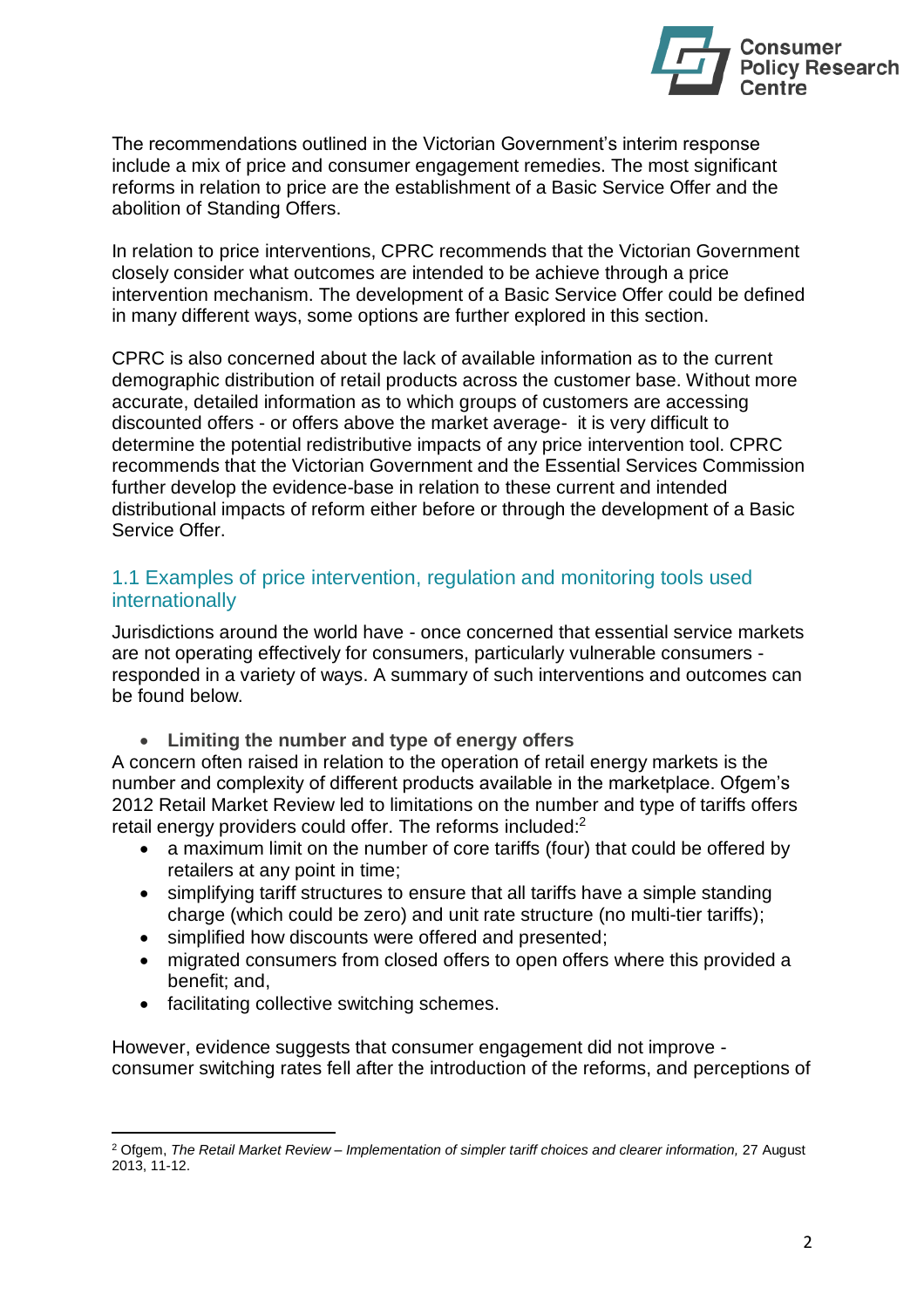

complexity of the market did not change.<sup>3</sup> The CMA also found that around 70 percent of the customers of the 6 largest energy firms remained on the more expensive 'default' standard variable tariff.<sup>4</sup> The CMA analysis suggested that in a fully competitive market – in which all British consumers had switched to a market offer – would have saved British consumers £1.7 billion a year.<sup>5</sup> The CMA ultimately recommended Ofgem remove the RMR measures, finding that these had the 'effect of dampening price competition between suppliers', by either:

- 'directly restricting their ability to compete to acquire or retain customers through the tariffs or discounts they offer'; or
- 'adversely affecting the incentives suppliers have to compete by making it more costly to offer customers cheaper prices or discounts (the effect of which is to reduce the competitive pressure suppliers exert on their rivals)'.<sup>6</sup>

CMA also found that limiting retail tariff offerings to four tariffs was particularly problematic because it restricted the ability of suppliers to offer tariffs designed for specific groups rather than mass market tariffs - e.g. 'tariffs aimed at low consumption users, tariffs aimed at certain social groups and tariffs with particular characteristics such as 'green tariffs' and tracker tariffs'.<sup>7</sup>

#### • **Price cap**

Though the CMA suggested a range of measures to replace the RMR measures, in late February 2018, the Domestic Gas and Electricity Bill was introduced to the British Parliament. If passed, the legislation would impose a price cap as determined by the regulator on a 6 monthly basis – which will notionally reduce the cost of a standard variable tariff (comparable to Victoria's standing offer) through this price ceiling. The cap would be in place until 2020, at which point the regulator will be able to determine whether to keep it in place until 2023 or remove it. $8$  The cap is intended to reduce the discrepancy between those consumers on a market offer and those on the standard variable tariff, who often have not switched in years. While this is estimated to reduce bills for disengaged consumers, active consumers will likely be able to find cheaper plans, though it is unclear what the effect of this is will be on the market.<sup>10</sup> Consumer organisations, such as Citizens Advice have welcomed the cap, noting the bill 'will go some way to ending the unacceptable overcharging of loyal customers, and will cut prices for 12million households currently stuck on poor value default tariffs'.<sup>11</sup> Conversely, the Competition and Markets Authority had considered and expressly rejected the idea of a price cap, noting that a price cap potentially

7 Ibid.

<sup>3</sup> KPMG, *Energy retail markets – An international review,* A report for the Victorian Department of Environment, Land, Water and Planning, April 2017.

<sup>4</sup> Competition and Markets Authority (CMA), *Press release - CMA sets out energy market changes*, 10 March 2016 <https://www.gov.uk/government/news/cma-sets-out-energy-market-changes>

<sup>5</sup> Ibid. <sup>6</sup> CMA, *Energy Market Investigation, Final Report*, 24 June 2016, 573-4.

<sup>8</sup> Ben Chapman, 'Energy price cap triggers mixed reactions from consumer groups', *The Independent,* 26 February 2018. [https://www.independent.co.uk/news/business/news/energy-price-cap-triggers-mixed-reactions](https://www.independent.co.uk/news/business/news/energy-price-cap-triggers-mixed-reactions-consumer-groups-money-saving-expert-martin-lewis-a8229696.html)[consumer-groups-money-saving-expert-martin-lewis-a8229696.html](https://www.independent.co.uk/news/business/news/energy-price-cap-triggers-mixed-reactions-consumer-groups-money-saving-expert-martin-lewis-a8229696.html)

<sup>9</sup> James Plunkett, 'Capping energy bills won't kill competition', *We are Citizens Advice,* 24 April 2017. <https://wearecitizensadvice.org.uk/capping-energy-bills-wont-kill-competition-9b55dd8213d7>  $10$  Ibid.

<sup>11</sup> Adam Vaughan, 'Plans to cap domestic energy bills 'weak and confused', says watchdog', *The Guardian,* 27 February 2017. [https://www.theguardian.com/money/2018/feb/26/plans-to-cap-domestic-energy-bills-weak-and](https://www.theguardian.com/money/2018/feb/26/plans-to-cap-domestic-energy-bills-weak-and-confused-say-mps)[confused-say-mps](https://www.theguardian.com/money/2018/feb/26/plans-to-cap-domestic-energy-bills-weak-and-confused-say-mps)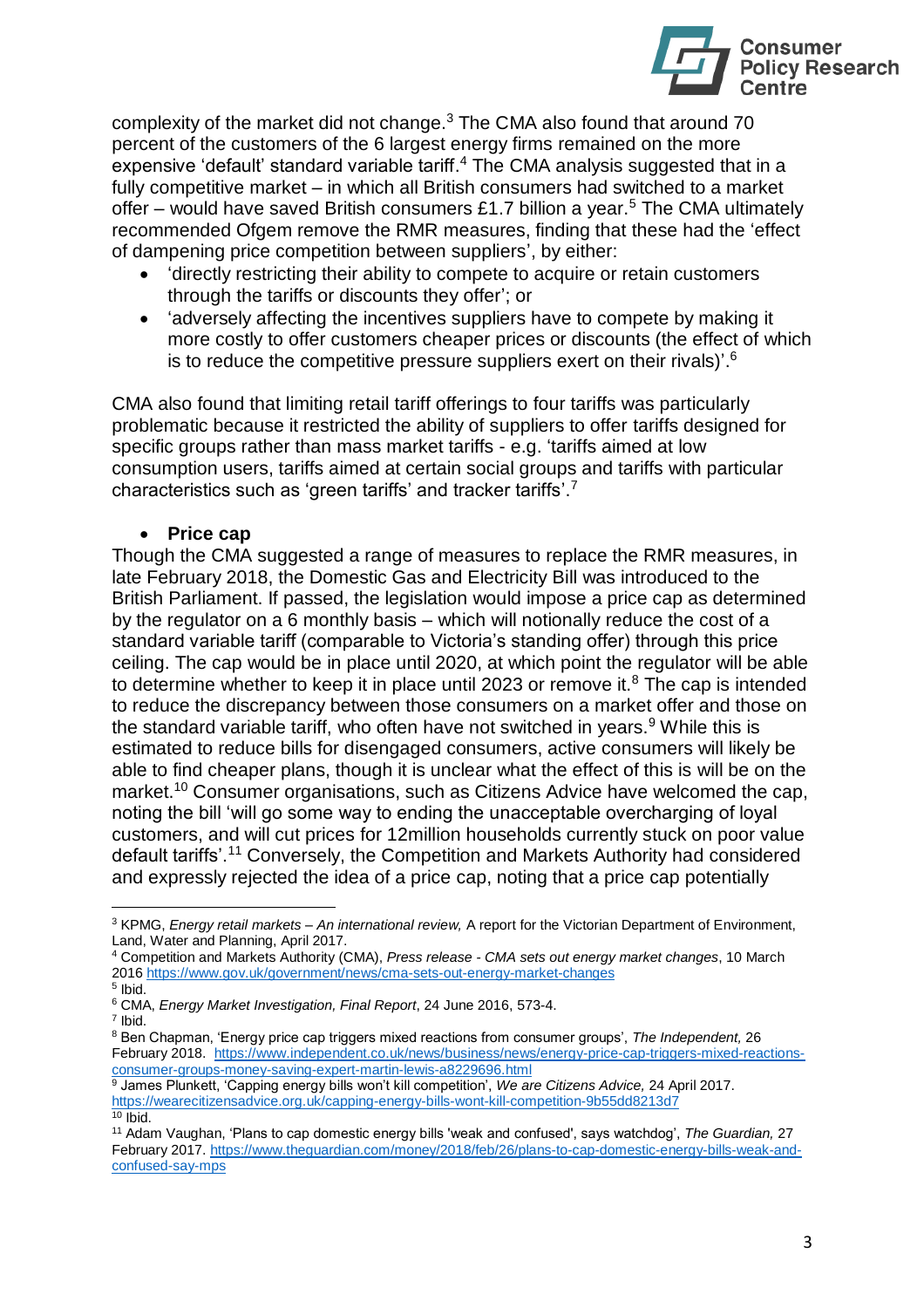

diminishes the incentive for consumers on higher priced offers to switch to lower priced offers, reducing competitive pressure on suppliers and 'likely resulting in worse outcomes for customers in the long run'.<sup>12</sup> Others note that that the cap may not address the underlying issues in the British energy market – namely pricing complexity and consumer loyalty leading to higher prices rather than lower prices.<sup>13</sup>

#### • **Price re-regulation**

In another example of price regulation, electricity prices were re-regulated after a relatively short period of deregulation (8 months), due primarily to volatility in the wholesale market in Ontario, Canada.<sup>14</sup> Ontario retains a competitive market for consumers who prefer to choose a provider and non-regulated price. Regulated prices are provided as the default by the local utility – a vertically integrated distributor-retailer. The regulated prices are adjusted every 6 months by the regulator, taking into account considering the wholesale market forecasts, any accumulated differences between the amount paid to generators and the amount paid by consumers for electricity.<sup>15</sup> KPMG note that the low regulated price along with strong consumer protections have limited the ability of competitive providers to acquire new customers. Before the price re-regulation, 25 percent of consumers switched to a competitive provider, however this has fallen to 6 percent.<sup>16</sup> Consumer awareness of private providers is also low and competitive providers have limited incentives to offer new products and services - due to the downward pressure of regulated pricing on market prices – resulting in low market activity.

Despite the regulated default price, around one third of customers with a competitive supply are not aware that they are on a competitive contract.<sup>17</sup> These consumers are often lower income, are less likely to have a university degree and are less confident when it comes to entering into a contract.<sup>18</sup>

#### • **Price monitoring and safety net mechanisms**

The Netherlands has a relatively mature competitive retail energy market, with a relatively diverse range of offers – consistently ranked among the most competitive in Europe.<sup>19</sup> Retailers are required to submit their tariffs to the regulator for small scale users, to assess the reasonableness of the offer - whether the contracting conditions and tariff price are fair, even taking account of a higher service quality when considering higher prices.<sup>20</sup> The regulator also maintains the power to set maximum prices for residential electricity and gas, however the regulator has not yet exercised this power. Where the retailer considers a retailer's tariff(s) to be unfair, they can set a maximum tariff for that retailer. The regulator requires several retailers to provide explanation about their tariffs on an annual basis, which can result in some retailers being required to readjust their tariffs.

<sup>12</sup> CMA, *Press release - CMA sets out energy market changes*.

<sup>13</sup> Chapman, 'Energy price cap triggers mixed reactions from consumer groups', *The Independent.* 

<sup>14</sup> KPMG, *Energy retail markets,* 98.

<sup>15</sup> Ibid., 41

 $16$  Ibid,

<sup>17</sup> Ibid., 101

 $18$  Ibid.

<sup>19</sup> Ibid., 47.

<sup>20</sup> Ibid., 81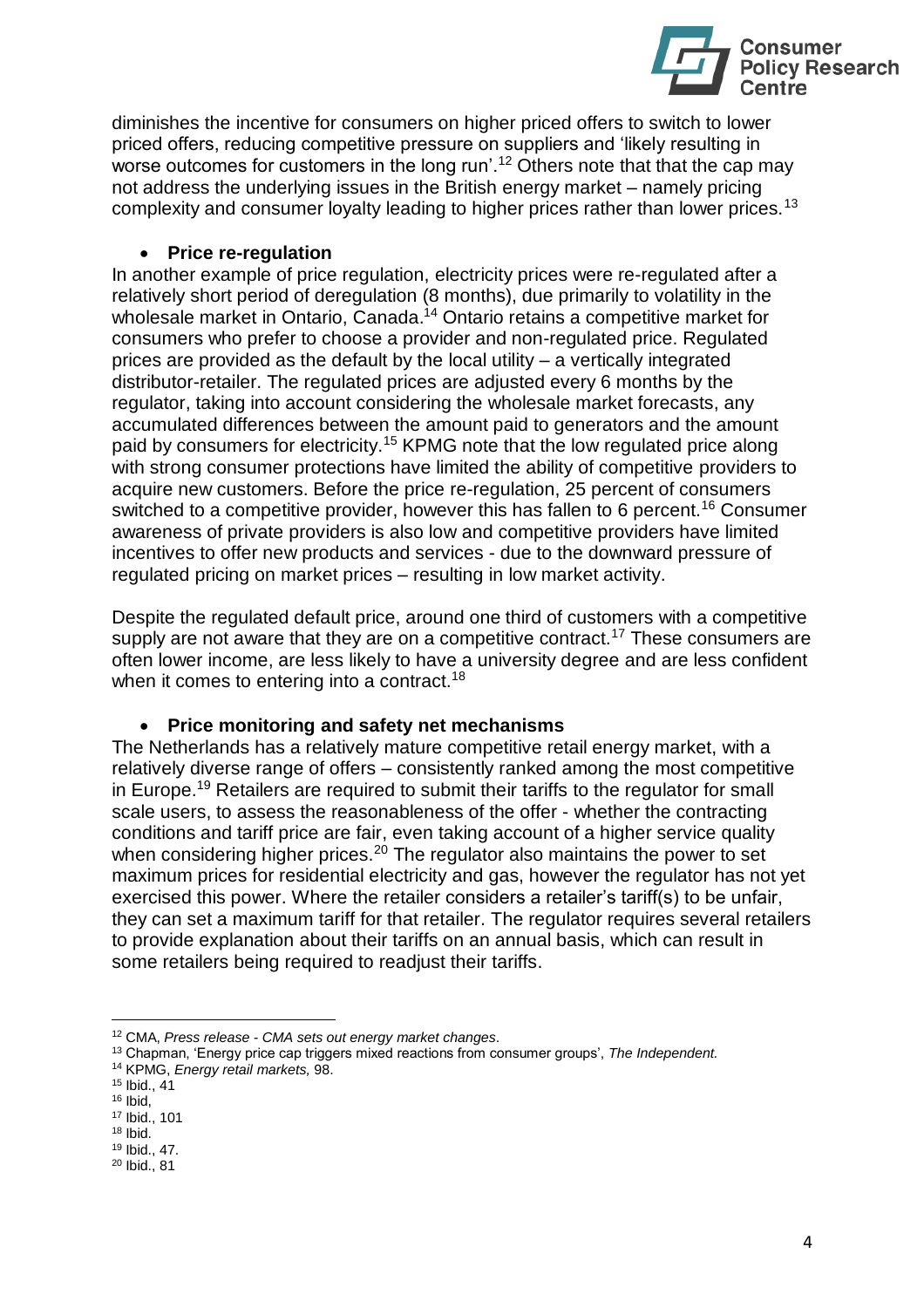

Like Victoria, the Netherlands has rolled out smart meters, and this led to some novel price structures, including prices linked to wholesale market conditions - some of which drop with higher wind speeds, others are bundled with smart thermostats. $^{21}$ Notably, the Dutch regulator providers a number of tools to enable consumers to compare offers, ensures transparency of information from retailers and conducts campaigns to remind consumers to regularly review their energy.

Belgium also operates a form of safety net regulation to address price volatility and pricing complexity methodologies employed by retailers. Market offers with a variable pricing structure are indexed, checked against a set of criteria developed by the regulator and subject to regulator supervision. The regulator also compares Belgian prices with neighbouring countries. KPMG note that since the introduction of the mechanism, market concentration has decreased while switching rates have increased.<sup>22</sup>

#### • **Special tariffs for vulnerable consumers**

The French retail energy market is notably less competitive than others described here, with 99 percent of the market share captured by the three largest retailers, and 88 percent of customers still on a regulated tariff (at the end of 2015).<sup>23</sup> Moreover, though regulated prices are already relatively low, the French market also includes special tariffs are provided for households with an income below or equal to the threshold of entitlement to supplementary health cover. It is estimated that 4.5 million households are on this social tariff.<sup>24</sup>

# 1.2 Design considerations for a Basic Service Offer or alternate price intervention tool

In the development and design of any price intervention tool, it is critical that policymakers clearly articulate the intended outcome of any intervention from the outset. This includes consideration and definition of the group of consumers impacted by the intervention and the intended outcome or behaviour change as a result of the intervention.

For example, the intended outcome of the development of a Basic Service Offer could include:

- To develop regulated below marginal cost product *available* to all customers at all times, requiring active engagement by consumers to *procure* the product;
- To develop a reference price (for example, a signpost or reference point of the average rates available across the market) to signal to consumers if they are currently on a plan which is below or above the market average, thus 'nudging' consumers to secure a better plan;
- To develop a backstop product at a 'fair' or 'market average' price which consumers would have access to if they do not engage and make an active choice in the market within X number of years;
- To develop a low cost, 'no frills' automatic default product which requires no active engagement and which is made available to vulnerable consumers.

l <sup>21</sup> Ibid., 84

 $22$  Ibid., 48.

<sup>23</sup> Ibid., 63

<sup>24</sup> Ibid., 64.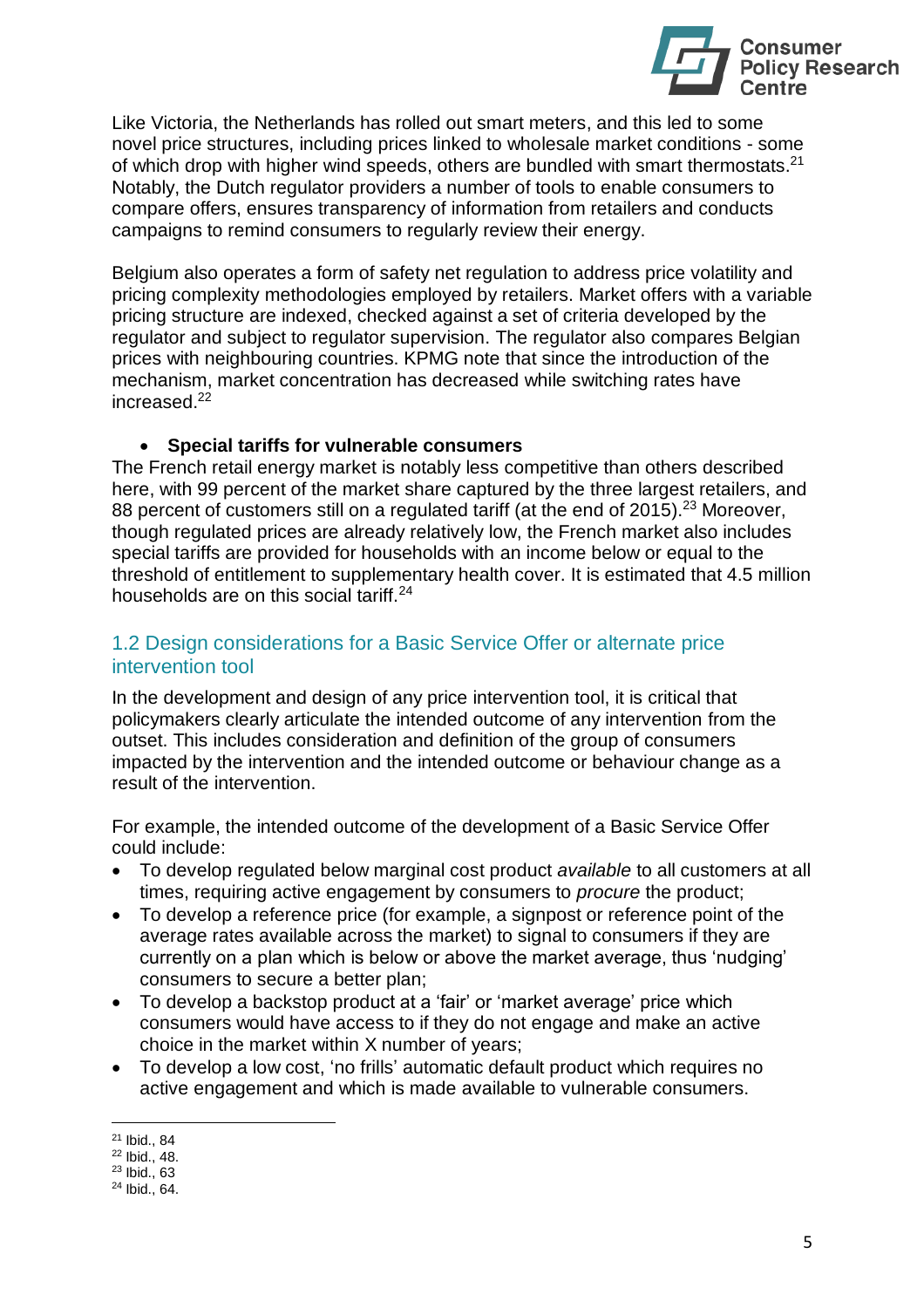

Intended groups of customers to be impacted by the reform should also be defined, such as:

- All consumers
- Disengaged consumers (potentially defined as not having made an active choice in the market over X number of years)
- Vulnerable consumers (potentially defined as customers participating on hardship programs, receiving an URG or a concession, or those with low household incomes)

The behavioural considerations of the intervention also include:

- Whether the reform requires consumers to make an active choice and take steps to secure a product;
- Whether the reform will deliver a default for consumers, thus not requiring an action to be taken.

Where actions are to be taken to acquire a product, CPRC supports the Victorian Government making this process as simple and effective as possible as per the feedback provided in the next section.

The product features of what is considered 'basic' or 'no frills' should also be defined, examples include:

- A product with the greatest protections for consumers, available for consumers with outstanding debt or participating on retailer hardship programs;
- A product removing inappropriate features (such as pay on time discounts and other conditionality requirements);
- A product removing the cost of retail competition (such as marketing & acquisition costs, but may or may not include conditionality or added protections).

Each intervention outlined in Table A will likely have differing distributive impacts across the customer base, depending on the approach taken. CPRC supports the ESC and Victorian Government undertaking further modelling – specifically demographic analysis - to better understand the current demographic distribution of retail products across the customer base.

At a minimum, in line with CPRC's conceptual framework and the first precondition of removing barriers for vulnerable and disadvantaged consumers, CPRC fully supports the development of a basic, low cost offer for vulnerable consumers in Victoria.

Similarly, CPRC strongly supports the introduction of an obligation for all energy retailers to have an offer available in market at all times for all consumers. This obligation to offer would ensure that 'high risk' or vulnerable consumers are not refused access by a retailer to an energy product as a result of their financial or other position – a possible consequence of increasing data amalgamation and consumer profiling.<sup>25</sup> The obligation to offer plan could well be required through the existing standing offer as a backstop plan, or a Basic Service Offer, depending on how this is designed.

 $\overline{a}$ <sup>25</sup> Australian Competition and Consumer Commission, 'Retail Electricity Pricing Inquiry: Preliminary Report', 22 September 2017, 143.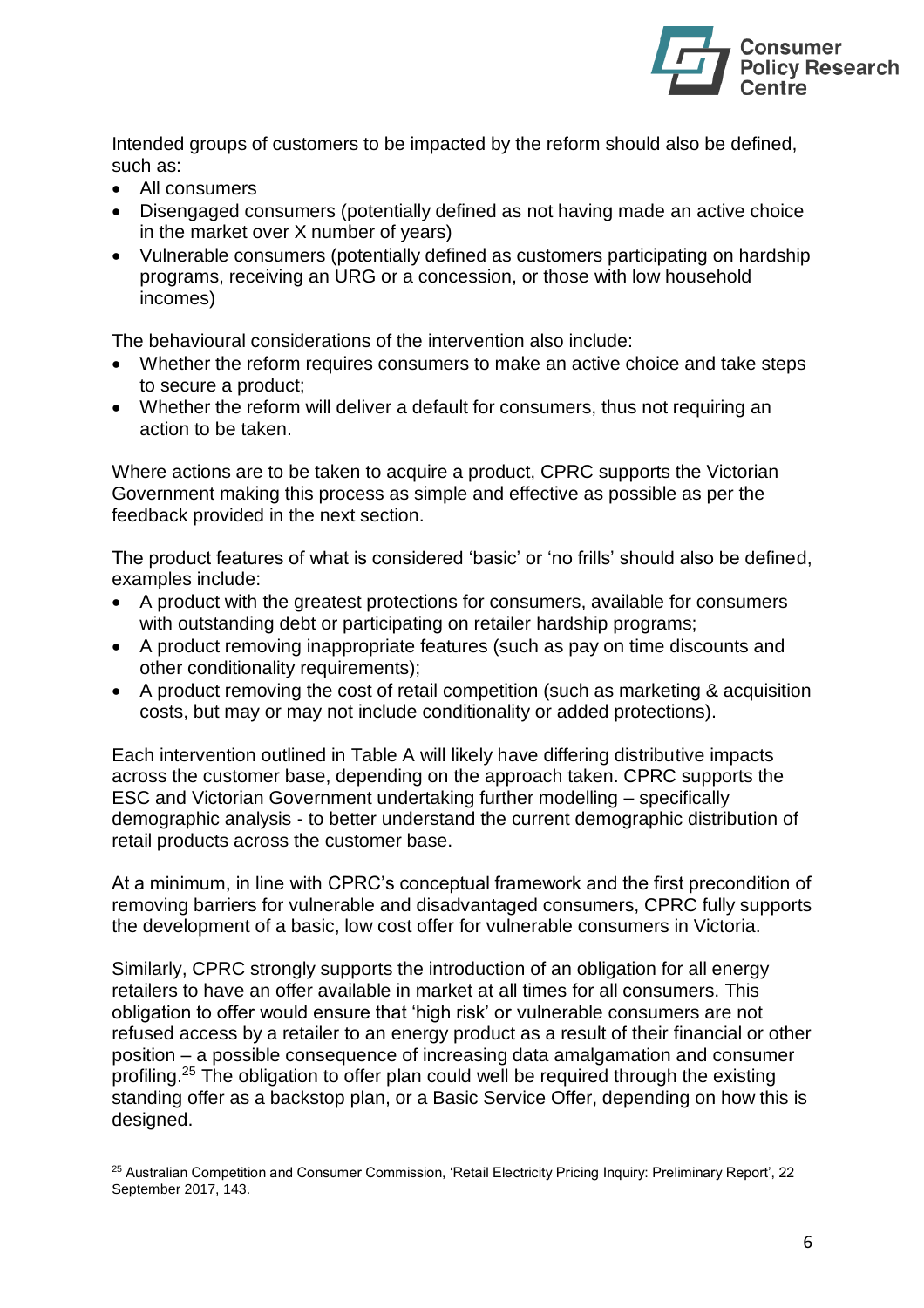|                                                                                                                     | <b>Target customer</b><br>group                                                                                                     | <b>Intended</b><br>consumer<br>behaviour<br>change                                                                                 | <b>Intended product</b><br>outcome                                                                                                                                       | <b>Policy considerations</b>                                                                                                                                                                                                                                                                                                                                                                                                                                                                                                     |
|---------------------------------------------------------------------------------------------------------------------|-------------------------------------------------------------------------------------------------------------------------------------|------------------------------------------------------------------------------------------------------------------------------------|--------------------------------------------------------------------------------------------------------------------------------------------------------------------------|----------------------------------------------------------------------------------------------------------------------------------------------------------------------------------------------------------------------------------------------------------------------------------------------------------------------------------------------------------------------------------------------------------------------------------------------------------------------------------------------------------------------------------|
| <b>A Basic Service</b><br><b>Offer below</b><br>retail cost<br>product (ex.<br>marketing &<br>acquisition<br>costs) | All - engaged                                                                                                                       | Consumers<br>engage to request<br><b>Basic Service</b><br>Offer from<br>retailers.                                                 | All (or significant<br>proportion?) of engaged<br>consumers secure a Basic<br>Service Offer product lower<br>than retail cost of delivery.                               | Still requires engagement to procure product.<br>$\bullet$<br>Impact on solar, battery and new technologies if significant<br>proportion of customer base acquires a flat product.<br>Impact on competition - no marketing/acquisition costs.<br>$\bullet$<br>Distributional impacts across the customer base if this drives<br>prices & products to converge around the BSO (e.g: impact on<br>consumers who currently receive a heavy discount such as<br>concession or customers on hardship programs)                        |
| <b>Basic Service</b><br><b>Offer reference</b><br>price                                                             | All - engaged                                                                                                                       | 'Signalling' and<br>'Nudging'<br>consumers to<br>engage and<br>secure an offer<br>better than the<br>published<br>Reference Price. | More consumers engage to<br>secure a product that suits<br>their needs.                                                                                                  | Would need to be based on evidence of consumer behaviour -<br>$\bullet$<br>where would the reference price need to be published? When are<br>consumers most engaged (when they receive a bill)? What<br>channel is most effective (sms, bill, letter, email)?<br>Simple, low time cost pathway developed for consumers to<br>secure a better product (e.g: through VIC Energy Compare, or<br>calling energy retailers).<br>How to manage different costs across distribution regions<br>Does this include ToU or demand pricing? |
| <b>Fair automatic</b><br>default Basic<br><b>Service Offer</b><br>for disengaged<br><b>consumers</b>                | All - disengaged                                                                                                                    | None $-$<br>consumers<br>automatically<br>placed on<br>product.                                                                    | For all consumers that<br>have not engaged in the<br>energy market to secure a<br>fair plan in X years, they<br>will be automatically rolled<br>onto a backstop product. | Does this encourage further disengagement from energy<br>$\bullet$<br>consumers?<br>Impact on competition?<br>$\bullet$<br>Are customers being moved from a plan that suits their needs to<br>$\bullet$<br>a plan which does not?<br>Impact on innovation - solar, battery households etc?<br>$\bullet$                                                                                                                                                                                                                          |
| <b>Automatic low-</b><br>cost default<br><b>Basic Service</b><br><b>Offer for</b><br>vulnerable<br><b>consumers</b> | Vulnerable<br>consumers (for<br>example: customers<br>participating on<br>hardship programs,<br>receiving an URG or<br>concession). | None $-$<br>consumers<br>automatically<br>placed on<br>product.                                                                    | Vulnerable consumers<br>secure access to an<br>affordable product at all<br>times.                                                                                       | How to define vulnerable consumers (hardship program<br>$\bullet$<br>participation, URGS, concessions, income bands)<br>Impact and benefit to concessions budget (if lower cost plans are<br>$\bullet$<br>offered, the DHHS saves on payments made at 17.5%)<br>Potential exclusions (e.g.: concession households with solar<br>panels).                                                                                                                                                                                         |

# **Table A - Examples of design considerations for a Basic Service Offer or similar alternative**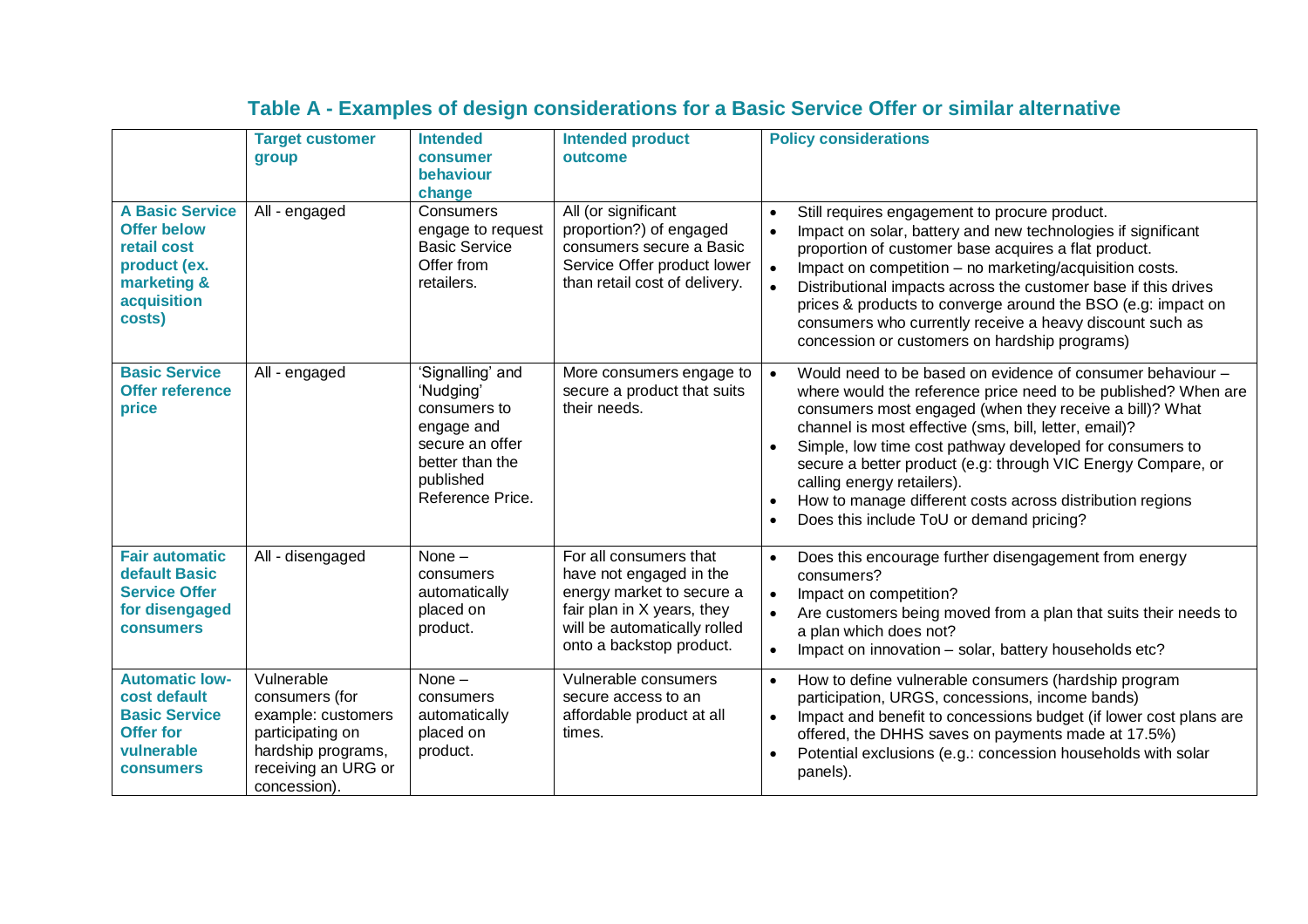#### 2. Recommendations 3 & 4 – Marketing information and contract periods, practices and variations

CPRC supports policy reforms which aim to improve the outcomes for consumers from demand-side engagement in markets. We support the assessment by the Review and the Victorian Government's interim response that currently energy consumers face a lack of understandable and comparable information about energy offers. This lack of comprehensible information ultimately results in consumers ending up on products which often do not suit their preferences.

CPRC has developed a conceptual framework which outlines five core preconditions of effective consumer engagement across all competitive markets as this relates to product choice (Figure A). We attach the report to this submission and make reference throughout. CPRC's conceptual framework takes an end-to-end approach to analysing the consumer engagement process when procuring a product or service. In turn, an integrated approach to policy and regulatory intervention reflective of each of these phases we believe, will ultimately deliver better outcomes for consumers.



**Figure A:** *Five preconditions to improving consumer engagement*

In any market where consumers are required to make a choice between two or more products, ensuring that consumers can engage with accurate, simple product information is fundamental to enabling effective choice.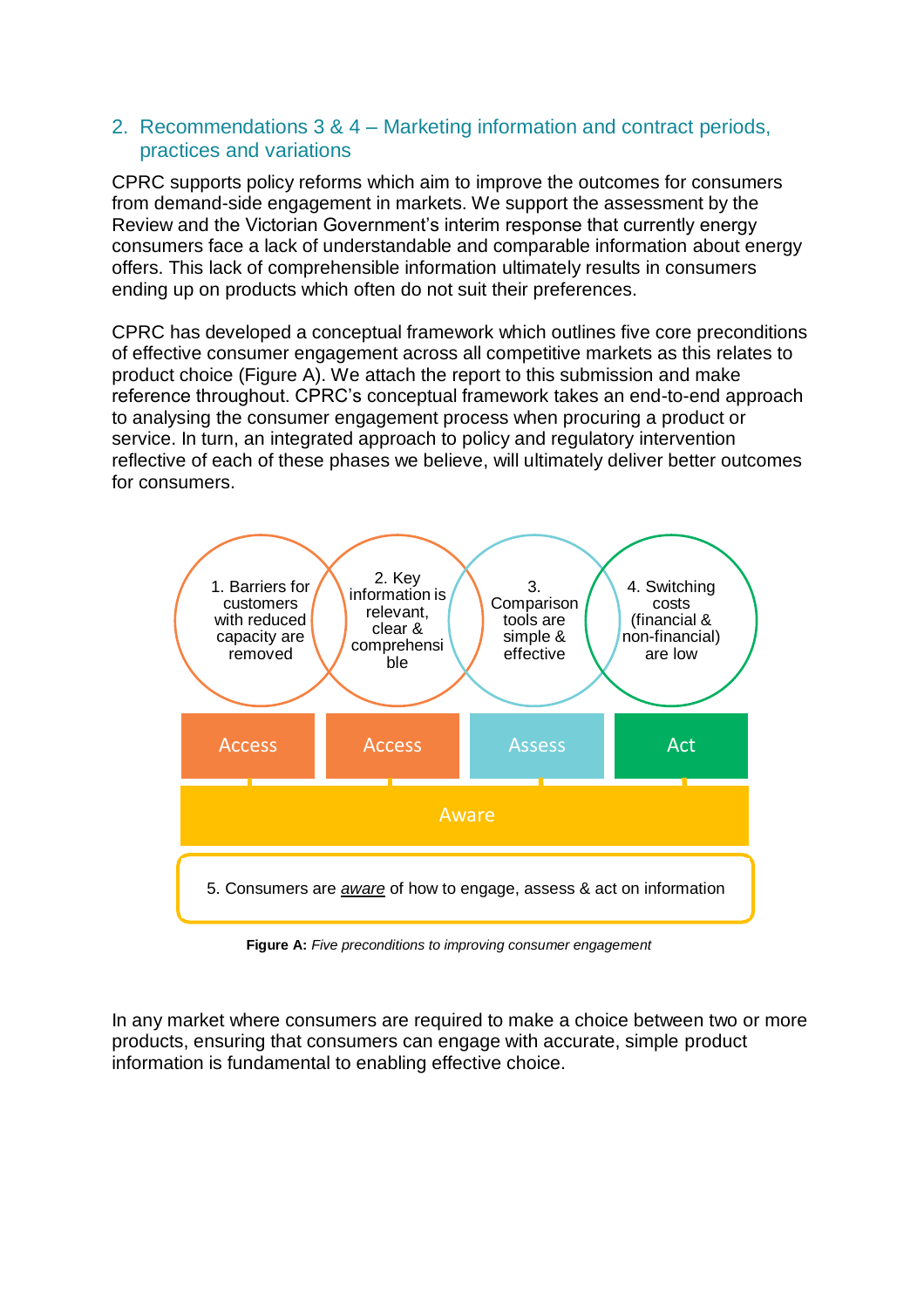

In developing the government's response to recommendations 3 & 4, CPRC supports consideration of the following elements:

# 2.1 Information disclosure requirements

CPRC strongly supports the directive in the Independent Review to provide clear and comprehensible product information to consumer to enable accurate and easier comparison. Ensuring consumers have easy access to comprehensible information around price, service quality and terms of sale is clear, accurate and comprehensible is CPRC's second precondition of effective consumer engagement.<sup>26</sup>

#### • **Price Information**

CPRC considers the range of recommendations in 3 & 4 around pricing reforms are likely to improve consumer comprehension. However, we strongly suggest DELWP give consideration to the objective of these tools before their development and implementation. For example, the development of any comparator rate should have consideration of:

- the accuracy of the rate across various consumption profiles of consumers;
- the extent to which consumers can comprehend which consumption level they should be referring to for their household;
- the consistency of defined consumption levels across bill benchmarking, VIC Energy Compare or other places where consumers might see the comparator rate;
- comprehension and consumer testing to adequately consider the outcomes from using the comparator rate – i.e.: did consumers actually end up locating and choosing a product that made them better off?
- the objective of the comparator rate is this designed to nudge consumers *to engage* with a particular tool or platform and secure a better offer? Or is it the best offer for them?
- how the comparator rate is linked to other tools and platforms to minimise the time and search costs to secure a better offer;
- the extent to which the comparator rate may be confused with the Basic Service Offer, or the best available offer communicated to the consumer by the retailer as required by recommendation 3F & 3G.

While developing a range of different consumer profiles is difficult given the variation of household energy use and makeup, the proposed consumer profiles may provide a useful reference point for consumers on flat tariffs and may be useful as a heuristic to identify the profile most like a consumers' own profile. CPRC considers the inclusion of an annual, quarterly or monthly estimated cost for customers on flat tariffs may also help consumers to make decisions.<sup>27</sup>

• **Service quality**

<sup>26</sup> Consumer Policy Research Centre, *Five preconditions of effective consumer engagement – a conceptual framework,* March 2018, 28-34.

<sup>&</sup>lt;sup>27</sup> See Pete Lunn and Marek Bohacek, 'Price Transparency in Residential Electricity: Experiments for Regulatory Policy' (The Economic and Social Research Institute, October 2016). [https://www.esri.ie/publications/price](https://www.esri.ie/publications/price-transparency-in-residential-electricity-experiments-for-regulatory-policy/)[transparency-in-residential-electricity-experiments-for-regulatory-policy/](https://www.esri.ie/publications/price-transparency-in-residential-electricity-experiments-for-regulatory-policy/)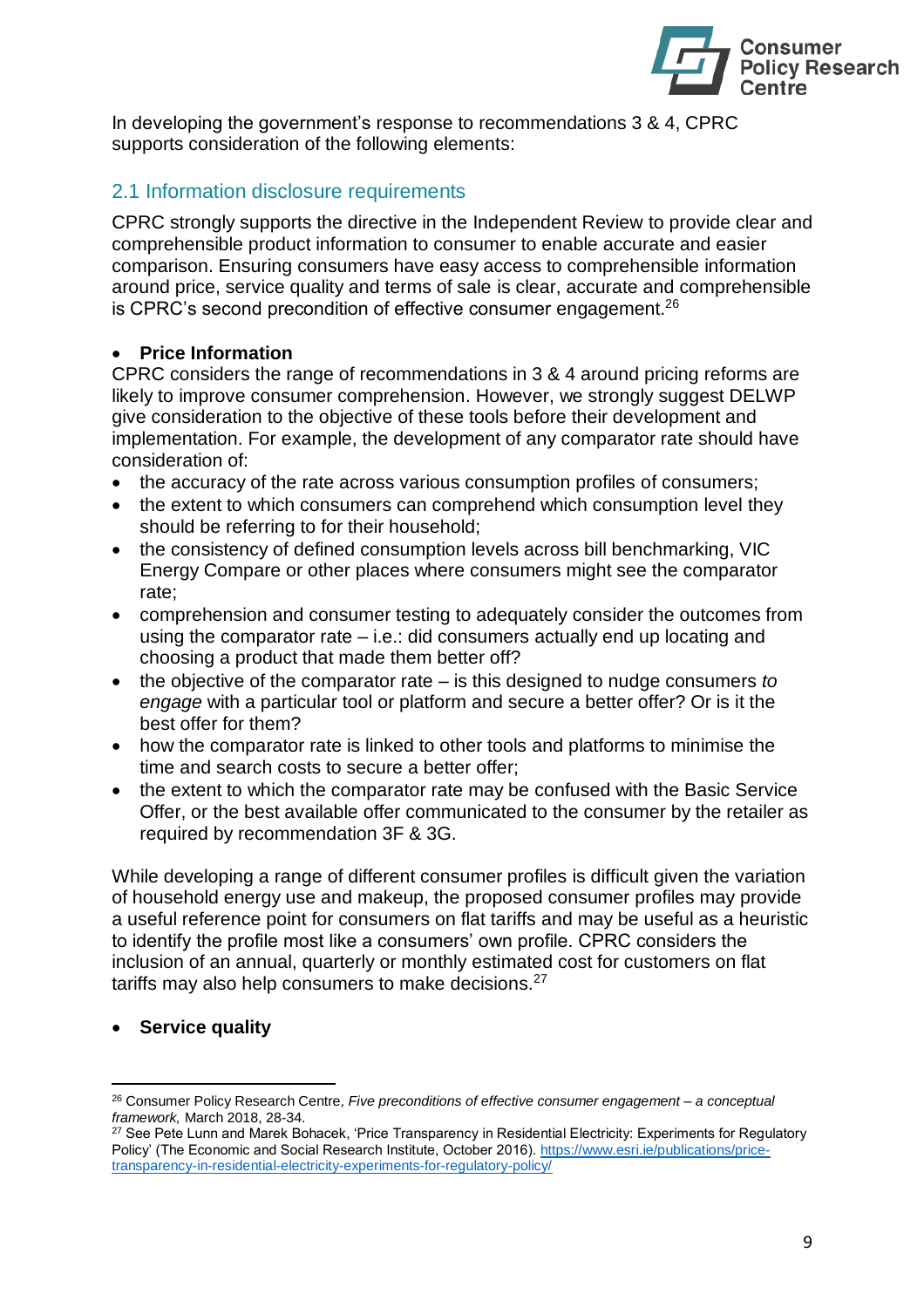

While the focus of the review has largely been on price and contract terms, CPRC strongly encourages DEWLP to consider how providing service and quality information in assisting consumers compare product and service offerings. Moreover, research indicates consumers do value information about service delivery and quality (such as call to answer speeds, complaint resolution outcomes and the experience of customer service once signed up with a retailer) and indeed lack of access to this information may further drive inertia.<sup>28</sup>

CPRC is currently undertaking a research project exploring the potential to use existing regulatory and reporting data, along with other service quality information to better support consumer choice and decision-making. We would welcome further discussions with policymakers and regulators on options to develop a meaningful and relatable consumer service and quality metric for consumers choosing between service providers.

#### • **Removal of jargon**

Directly related to the precondition of *access* to comprehensible product and service information, CPRC strongly endorses the government's proposal to simplify the language presented to consumers. As outlined in our conceptual framework, where product or service information is complex or entails lots of jargon, consumers may not understand and simply disengage from the process.<sup>29</sup> We note the AER's proposal in their Draft Retail Price Information Guideline to ensure retailers use consistent language on plans, and would strongly encourage DELWP to align language requirements wherever possible to improve consistency and reduce potential confusion.

We strongly suggest that retailers maintain this consistency across other messaging wherever possible - as part of their billing and contracts for example. We recommend the ESC undertake future consumer testing to ensure the replacement language is comprehensible and to ensure these terms do not result in customer confusion. Where language remains complex due to the nature of the product, the ESC might produce explainer materials including short and simple videos, or pop out description boxes to help consumers understand the terminology. Again, there seems an obvious benefit to aligning this work with the AER to ensure that Victoria and the NERL jurisdictions do not end up with different "standardised language".

# 2.2 Comparisons are simple and accurate, taking a platform neutral approach

The third precondition of effective consumer engagement is that consumers can quickly and easily compare different market offers is essential for consumer participation in markets.<sup>30</sup> We support the consideration of how changes to critical information disclosure flows across all platforms and tools which consumers may access to enable comparisons of products, such as:

- Victorian Energy Compare;
- Commercial comparator websites;

 $\overline{a}$ <sup>28</sup> John Lee West, 'A Mixed Method Analysis of the Better Business Bureau's Third-Party Seal and the Extent to Which It Inculcates Trust among Consumers', *Journal of Research in Interactive Marketing* 9, no. 3 (29 July 2015): 214–38.

<sup>29</sup> CPRC, *Five preconditions of effective consumer engagement*, 37.

<sup>30</sup> Ibid., 34-40.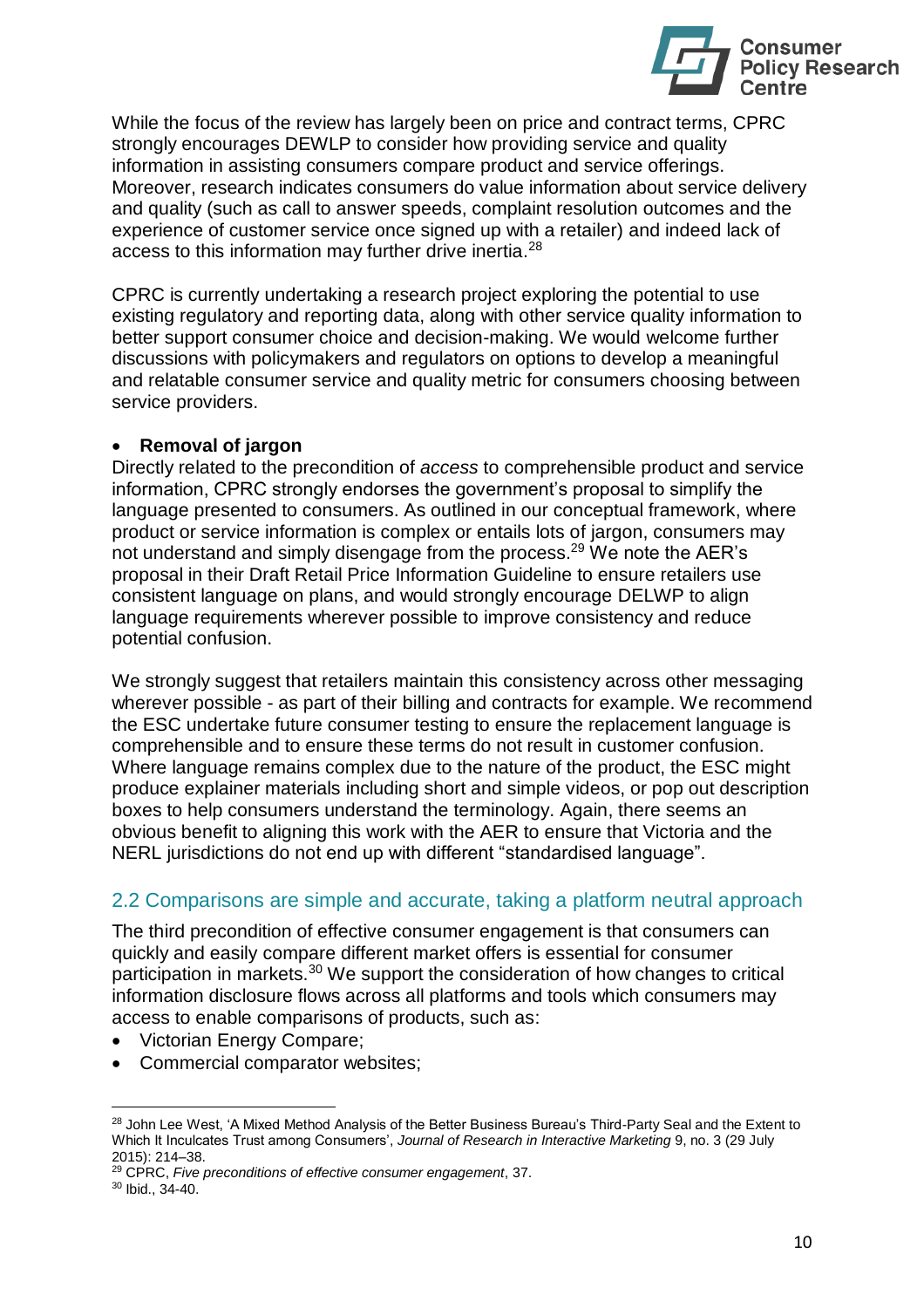

- Marketing requirements e.g. on retailer websites and price fact sheets;
- Door-to-door marketing.

Greater consistency in approach will ultimately deliver a better consumer experience and is likely to increase comprehension of information about available products.

# 2.3 Switching costs are low

Potential enhancement of *Victorian Energy Compare* (VEC)– research from UK Competition & Markets Authority Digital Comparator Tools suggest minimising 'leakage' is critical to maximising switching rates.<sup>31</sup> At present, VEC does not enable the switch to be completed, instead referring consumers to retailer websites. It is unclear how many consumers drop out of the process as a result of this lack of functionality. Further research exploring the benefits of expanding this VEC website to enable this switching process should be completed and carefully considered. However, if VEC delivers end-to-end switching without earning a commission, retailers might see an opportunity to avail themselves of marketing costs through commercial comparators. This could have a significant impact on competition amongst commercial sites – the outcomes for consumers in terms of cost and reduced pathways to switching would need to be carefully considered before any further action is taken.

Furthermore, the CPRC working collaboratively with commercial comparator sites, retailers, policymakers and the community sector to update the Energy Comparator Code of Conduct - developed through the former organisation CUAC. The voluntary industry Code aims to improve accuracy of offers presented to consumers through accountability and transparency requirements.

#### 3. Unlocking the benefits of smart meter data

 $\overline{a}$ 

Consumer energy data can play an integral role in enabling accurate and relevant comparisons of energy offers. Victoria is in a unique position having introduced a mandatory rollout of smart meters, with granular consumption data available for a significant proportion of consumers.

The Productivity Commission Data Availability & Use Inquiry highlighted the importance of greater sharing of consumer data to enable innovation, comparison and competition for new product offerings. A Consumer Data Right is currently being established by the Federal Government, with consultation underway for the establishment of this right through the Open Banking Review. The Consumer Data Right is to apply across banking first, then the energy and telecommunications process.

Ensuring that there is a streamlined approach to the definition of consumer data (beyond energy consumption data) is a critical part of this process. Consistency across jurisdictions is also central for the consumer data right to take full effect. While CPRC supports the Victorian Government exploring enhancements to existing platforms with smart meter data – for example VEC, along with increased disclosure requirements such as retail tariff codes being developed for each retail offer and

<sup>31</sup> Competition and Markets Authority, *Digital Comparison Tools Market Study*, 26 September 2017.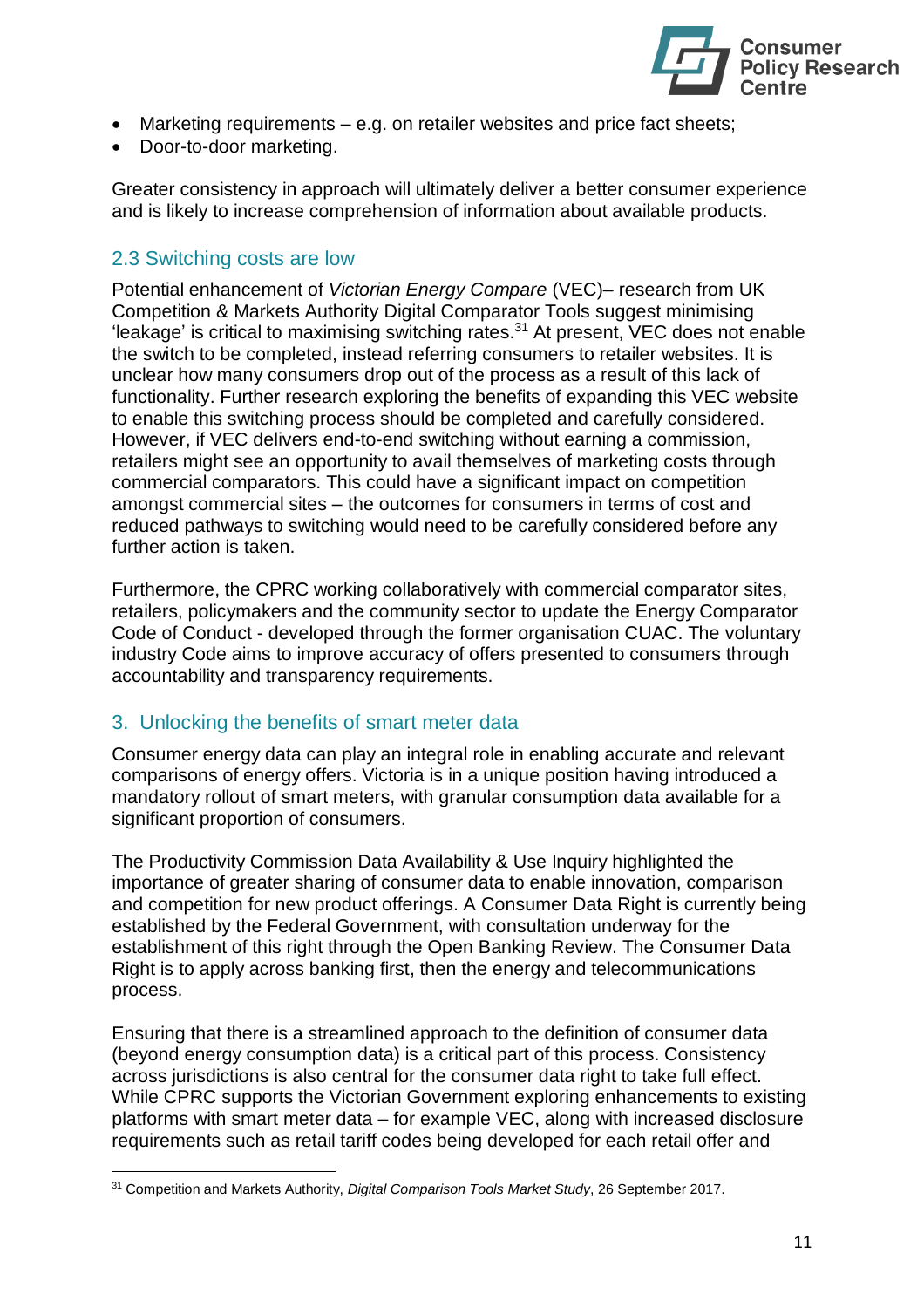

required on bills – CPRC does not support a duplicative process for the definition, transfer and sharing provisions of consumer energy data.

Key consumer energy data require to enable comparison with other products and services include: current retail tariff, consumption data and NMI. Any reforms attempting to enable more accurate comparisons and switching through portability of energy data should consider how it will capture these core pieces of information. Furthermore, as outlined in both the Productivity Commission Data Availability & Use Inquiry, complementary processes to enable consumers to request the transfer of their data to accredited third parties to assess suitability for other products or services will need to be developed. CPRC strongly supports a consistent, national approach to the definition of consumer data, standards and governing rules currently slated to be developed by the Data Standards Body and ACCC correspondingly.

While the Interim Report has not provided extensive detail on the process for using smart meter data to enable energy efficiency and fairer comparison. CPRC raises early caution with a process which focusses heavily only on consumption data such an approach will not adequately address the components of policy required for consideration in the establishment of a Consumer Data Right in Australia intended to apply across the banking, energy and telecommunications sectors.

#### 4. Improving consumer awareness

*CPRC's* final precondition of effective consumer engagement is *awareness.*<sup>32</sup> Consumers must be *aware* of the proposed tools developed by DELWP and the ESC if they are to be effective in assisting consumers to switch.

Where consumers are unaware of retail energy price fact sheets or cannot find these on a retailer or third-party comparison website, they are unlikely to be useful in improving comprehension or enabling comparison. To this end we strongly encourage DEWLP and the ESC to consider testing both consumer *awareness* of the current and engage in or support a comprehensive awareness campaign to ensure consumers are *aware* of price fact sheets, especially with the introduction of a reference price or other comparison heuristics, but also how to use these new measures, and any limitations of these tools. As discussed previously in the submission, significant benefits can be obtained through effective communication and outreach strategies being implemented alongside information disclosure change reforms.

#### • **Disengaged consumer database**

l

One concern repeatedly raised in relation to retail energy markets is the high numbers of disengaged customers and the extent to which these customers are essentially being charged a 'loyalty premium' as a result of not searching for an alternative product and switching on a regular basis. This concern has been raised in the Australian context by both the *Independent Review into the Electricity and Gas Retail Markets in Victoria* and the ACCC's *Retail Electricity Pricing Inquiry: Preliminary Report*. <sup>33</sup> To address longer term disengagement, the CMA proposed a

<sup>32</sup> CPRC, *Five preconditions of effective consumer engagement*, 46-50.

<sup>33</sup> Thwaites et al, 'Independent Review into the Electricity and Gas Retail Markets in Victoria', 26; ACCC, 'Retail Electricity Pricing Inquiry: Preliminary Report', 126.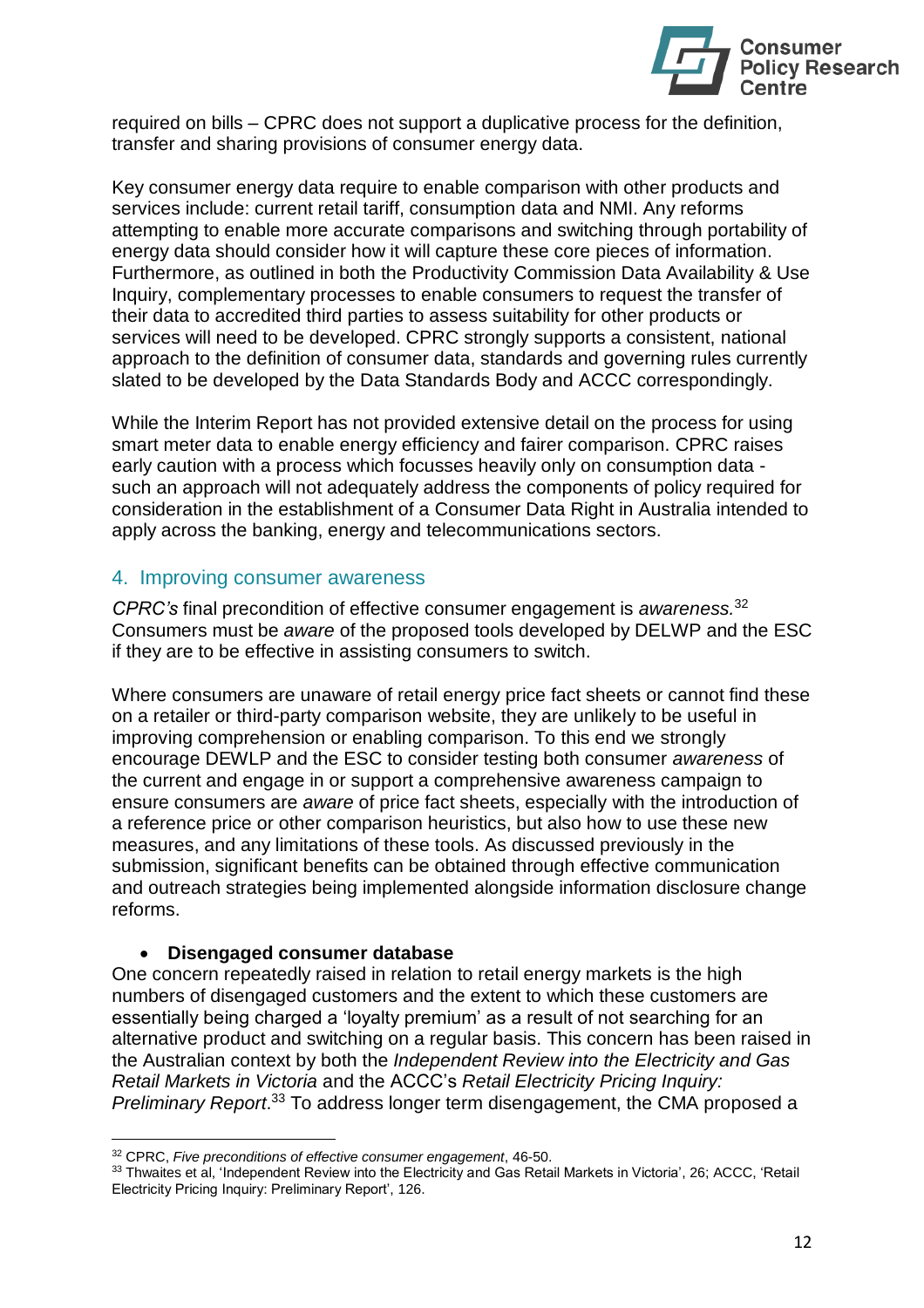

range of 'database remedies' drawing from a database of disengaged consumers. Ofgem has been trialling different communications strategies with long term disengaged consumers, allowing retailers participating in the trial to contact these consumers from a database. In its 'small-scale database trial', Ofgem trialled two different mailout prompts in a randomised controlled trial, drawing directly on the Competition and Markets Authority 'database remedy'.<sup>34</sup> A sample of 2,400 eligible customers – drawn evenly from two major retailers and who had not switched energy supplier for more than three years – were selected from the trial. In advance of the trial, participants were sent a letter from their supplier advising they could opt-out of being sent communications on energy deals.

After the 28 day opt-out period, the remaining participants received either:

- No letter (the control group)
- Best Offer Letter from Ofgem or;
- Up to six marketing letters in total from other suppliers based on the CMA recommendation (CMA group).

The trial found the underlying switching rate for the control group was 6.8 percent while the Best Offer Letter – a single letter that presented several cheaper options tailored to the consumer based on their consumption profile – led to switching rates of 12.1 percent.<sup>35</sup> The third group – where three different providers could send the consumer up to two letters each with tailored offers – led to switching rates of 13.3 percent among providers.<sup>36</sup>

During the switching period, Ofgem observed the switching rate in the control group was far higher than expected, noting a sector-wide price rise along with media coverage around switching from an influential journalist during the trial may have had an effect on all three groups. The increased switching resulting from Ofgem's Best Offer Letter is notable given this was a single prompt compared with multiple letters sent to the third group. Moreover, qualitative evidence indicates some participants found the CMA recommended approach intrusive.<sup>37</sup> In all three groups, Ofgem observed more participants switched to an internal offer – a cheaper offer provided by the same retailer – compared with switching to cheaper offer provided by another.

Between June and August 2017, Ofgem repeated this intervention with a sample of 137,876 consumers in the first of a series of trials using new licensing powers.<sup>38</sup> Against the control group's baseline switching of 1 percent, the Ofgem branded letter led to 2.4 percent of participants switching, while 3.4 percent of participants who received a supplier branded letter switched tariff within 30 days after letters were sent.<sup>39</sup> While this study was conducted over a different time period to the small-scale study, switching rates for both intervention groups and the control group were lower. It is also notable that participants of both intervention groups and the control were

<sup>&</sup>lt;sup>34</sup> Francisco Moraiz and Roger Tyers, 'Small Scale Database Trial' (Ofgem, 2017). https://www.ofgem.gov.uk/system/files/docs/2017/11/small\_scale\_database\_trial\_paper\_pdf.pdf

 $35$  Ibid., 4

<sup>36</sup> Ibid.

<sup>37</sup> Ibid., 6.

<sup>&</sup>lt;sup>38</sup> Ofgem now have the power to direct suppliers to test consumer engagement measures. See: [https://www.ofgem.gov.uk/system/files/docs/2017/01/slc\\_32a\\_decision\\_final\\_website.pdf](https://www.ofgem.gov.uk/system/files/docs/2017/01/slc_32a_decision_final_website.pdf)

<sup>&</sup>lt;sup>39</sup> Roger Tyers, 'Cheaper Market Offers Letter Trial - Research Results', Ofgem, 24 November 2017, 3.